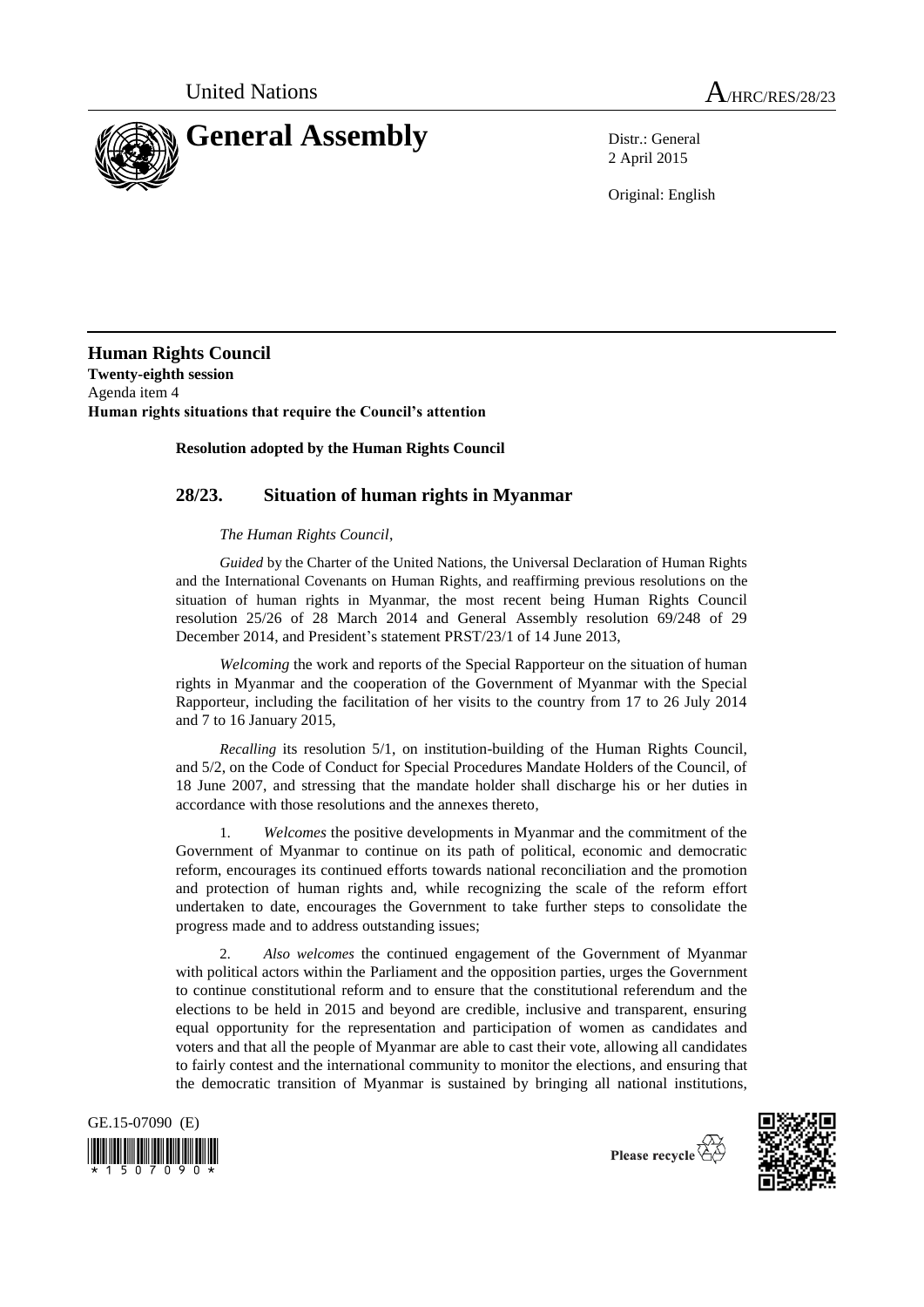including the military, under a democratically elected, fully representative civilian government;

3. *Recalls* the earlier release of prisoners of conscience, stresses the important role played by the Committee for Scrutinizing the Remaining Prisoners of Conscience, encourages the continuation of the work of the newly constituted Prisoners of Conscience Affairs Committee and the incorporation of broader representation from the political prisoners' community, and urges the Government of Myanmar to fulfil its commitment to the unconditional release of all remaining political prisoners, including all political activists, journalists, human rights defenders and peaceful protesters recently detained or convicted, and to provide for the full rehabilitation of former prisoners of conscience;

4 *Calls upon* the Government of Myanmar to implement its obligations to protect the right to freedom of expression, association and peaceful assembly, to allow for free and independent media and to take appropriate steps to ensure the safety and security of journalists, civil society activists and human rights defenders and their freedom to pursue their activities, and to maintain particular vigilance to ensure that these freedoms and the operating space for civil society are fully protected in the approach to the elections;

5. *Encourages* the Government of Myanmar to ensure that the National Human Rights Commission is able to discharge its functions fully and in accordance with the principles relating to the status of national institutions for the promotion and protection of human rights (the Paris Principles);

6. *Urges* the Government of Myanmar to step up its efforts to end all remaining human rights violations and abuses, including arbitrary arrest and detention, forced displacement, rape and other forms of sexual violence, torture and cruel, inhuman and degrading treatment or punishment, arbitrary deprivation of property, including land, and violations of international humanitarian law in some parts of the country, and repeats its call upon the Government to take the measures necessary to ensure accountability and to end impunity;

7. *Encourages* the Government of Myanmar to take further steps to strengthen good governance and the rule of law, welcomes the ongoing efforts aimed at reviewing and reforming legislation, including the Constitution, stresses the need for and the relevance of such reforms, recalls the importance of ensuring their compatibility with international standards and democratic principles, and calls upon the Government and political actors to continue legal reform, to address the need for an independent, impartial and effective judiciary and an independent and self-governing professional organization of lawyers, and to consider ratifying additional international instruments, including international human rights conventions, and incorporating them into national legislation;

8. *Urges* the Government of Myanmar to accelerate its efforts to address discrimination, human rights violations, incitement to violence, acts of violence, displacement and economic deprivation affecting members of ethnic and religious minorities, to take all measures necessary to prevent attacks against Muslims and members of other minorities and to hold actors who incite and commit violence accountable, calls upon the Government to ensure the right to vote, freedom of movement and equal access to services, including health and education, and also calls upon the Government to ensure that any legislation on the protection of race and religion is consistent with the transition towards national reconciliation and an open democratic society, and fully consistent with international human rights treaties to which Myanmar is a party;

9. *Expresses concern* at the increase in nationalist-based intolerance of religious and ethnic minorities, as well as of the United Nations and other international organizations, urges the Government of Myanmar and political leaders to publicly condemn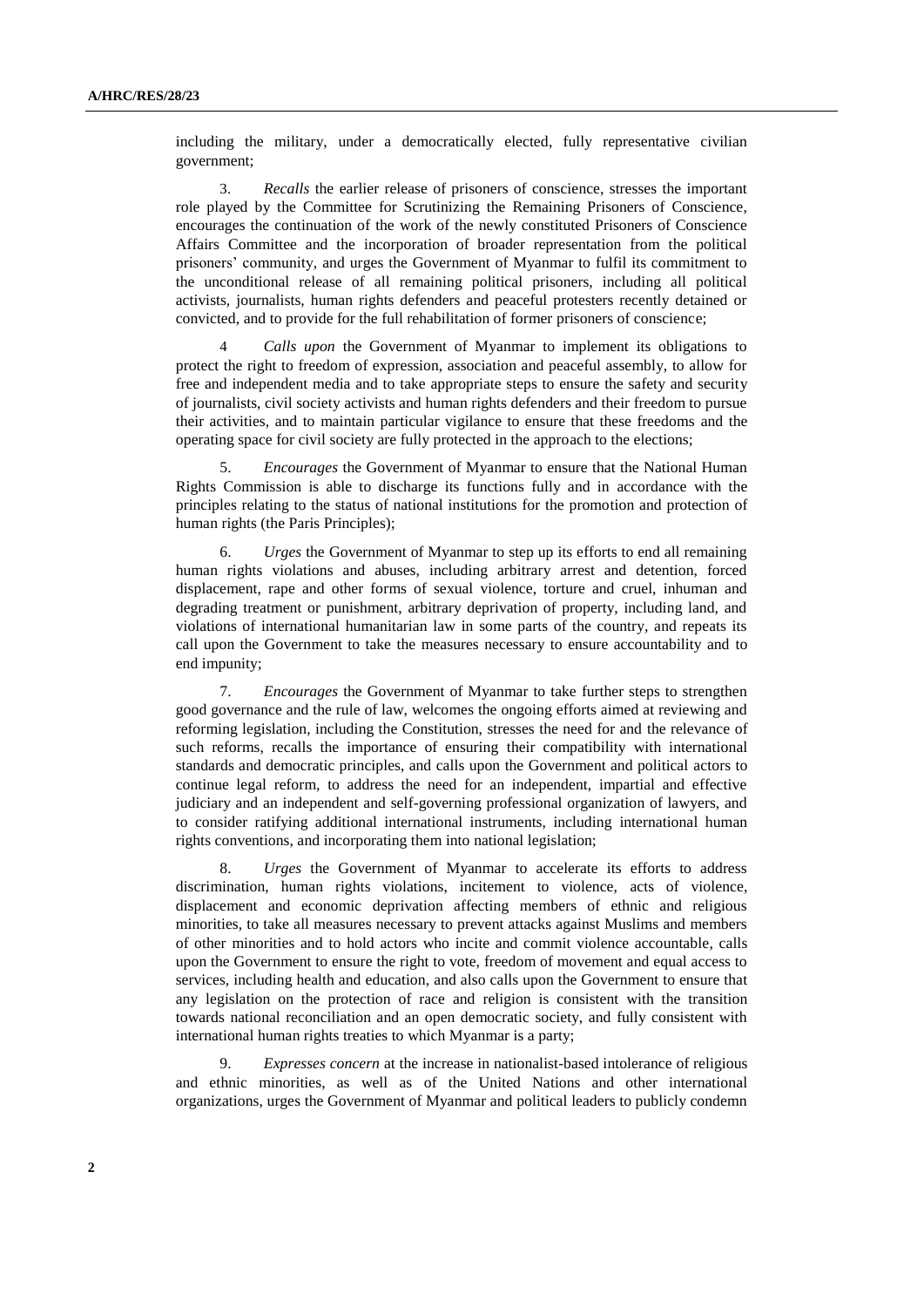such discourse, and calls upon the Government to take all necessary and appropriate action, in conformity with its international human rights obligations, to combat violence;

10. *Reiterates its serious concern* about the situation of persons belonging to the Rohingya minority and other minorities in Rakhine State, including further instances of violence and other abuses that have led all communities to suffer tremendous trauma, and about reports in the past year of attacks against and abuses of Muslim minorities elsewhere in the country and about intimidation of and threats to the United Nations and other humanitarian workers operating in Rakhine State, and calls upon the Government of Myanmar to protect all civilians from violence, to allow for self-identification, to ensure full respect for human rights and fundamental freedoms, and rapid and unimpeded access to humanitarian assistance without discrimination across Rakhine State and the safe and voluntary return of internally displaced persons to their communities of origin, and to allow freedom of movement for all persons belonging to the Rohingya minority;

11. *Expresses concern* at the declaration of the Government of Myanmar that all white card identity documents would expire on 31 March 2015, which will deny persons belonging to the Rohingya minority any form of identification and the right to vote, and calls upon the Government to issue identity documents for all current white card holders, without discrimination, including all persons belonging to the Rohingya minority, to ensure equal access to full citizenship and related rights and, while welcoming some measures taken by the Government, encourages it, as well as political and civil society leaders, to facilitate interfaith and intercommunity dialogue, including in Rakhine State, and to undertake full, transparent and independent investigations into all reports of human rights violations and abuses, to address the root causes, to ensure accountability and to bring about reconciliation;

12. *Encourages* continued efforts towards a durable nationwide ceasefire with ethnic armed groups and towards an all-inclusive political dialogue leading to comprehensive political solutions, emphasizes the importance of the full, equal and effective participation of women, particularly from communities affected by conflict, in all activities related to the prevention and resolution of armed conflict, the maintenance of peace and security and post-conflict peacebuilding, with the objective of achieving lasting peace; expresses concern at the declaration of a state of emergency and the imposition of martial law in the Kokang self-administered zone and at the increased fighting in Shan and Kachin States; and urges the full implementation of existing ceasefire agreements, including for all parties, to protect the civilian population against violations and abuses of human rights and violations of international humanitarian law and for safe, timely, rapid and unimpeded humanitarian access to be granted to all areas;

13. *Welcomes* the continued engagement and continued cooperation of the Government of Myanmar with the United Nations, including the Special Representative of the Secretary-General for Children and Armed Conflict, the United Nations Country Task Force on Monitoring and Reporting, co-chaired by the United Nations Children's Fund and the Resident Coordinator for the United Nations, the International Labour Organization and other international actors, and the progress made towards ending the recruitment and use of child soldiers in Myanmar and the elimination of forced labour, including the Government's continued commitment to the joint action plan with the Country Task Force on Monitoring and Reporting to end and prevent the recruitment and use of children by the armed forces, and encourages its full implementation and also the implementation of other relevant agreements, including the commitment to end forced labour by 2015;

14. *Expresses concern* at further delays, while recalling the commitment of the Government of Myanmar to open a country office of the Office of the United Nations High Commissioner for Human Rights, notes the ongoing negotiations and calls upon the Government to promptly establish the office with a full mandate, to specify a process for